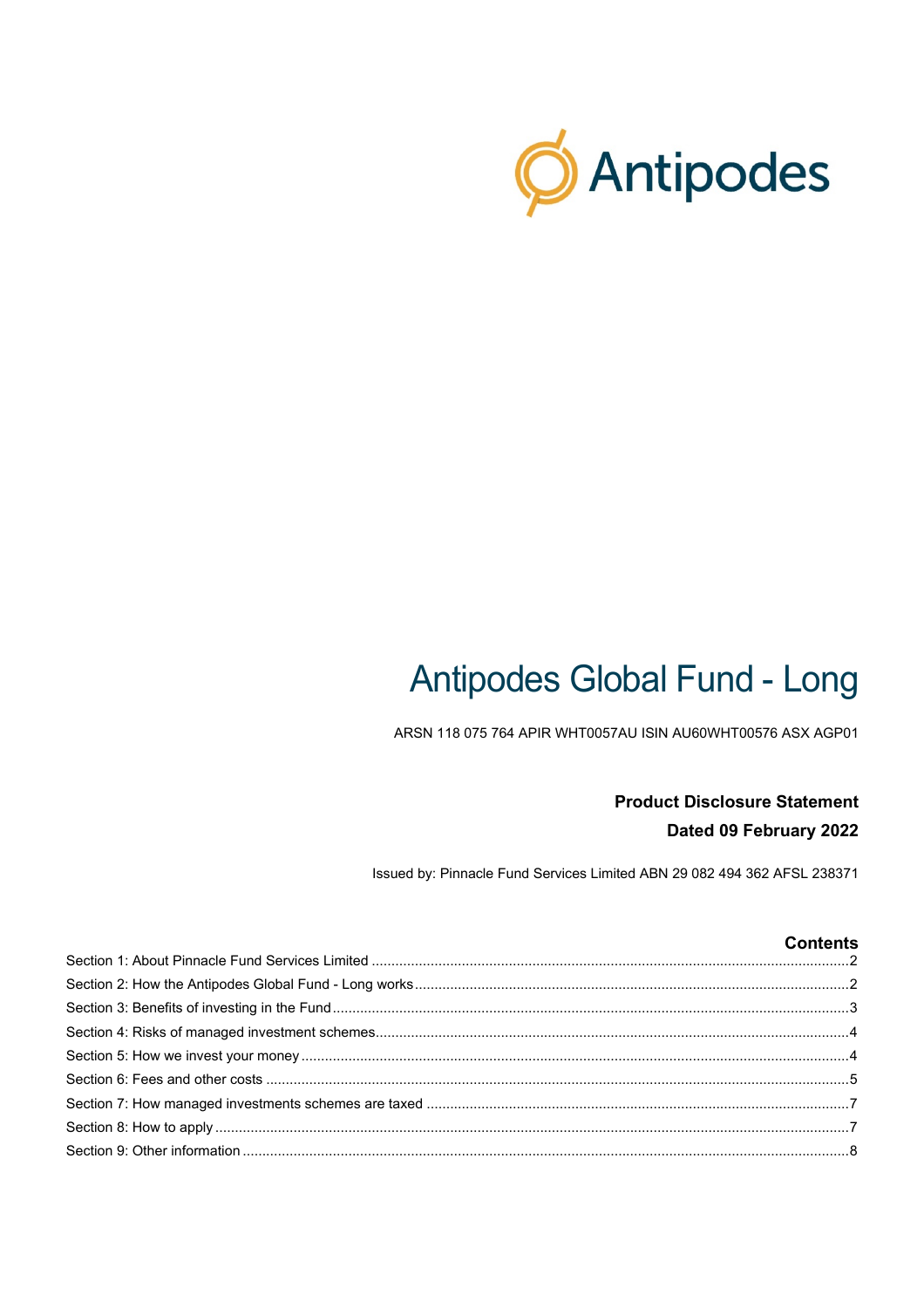#### **Important information**

This Product Disclosure Statement ('PDS') provides a summary of significant information you need to make a decision about the Antipodes Global Fund - Long ARSN 118 075 764 ('Fund'). The PDS should be considered before making a decision to invest in the Fund. It includes references to other important information which is in the Additional Information to the PDS and forms part of this PDS. You can access these documents at www.antipodespartners.com or call 1300 010 311 for a copy.

The information in the PDS is general information only. To the extent the information in the PDS constitutes financial product advice, such advice is general advice only and has been prepared without taking into account your objectives, personal financial situation or needs. Before investing, you should consider the appropriateness of the advice in light of your own objectives, financial situation and needs, and consider obtaining financial advice tailored to your personal circumstances. You should also read the PDS before making any decision about whether to acquire units. The investment offered in the PDS is available only to persons receiving the PDS (electronically or in hard copy) within Australia and New Zealand. Units in the Fund may not be offered or sold within the US, or sold to, or for the account or benefit of, any 'US Persons' (as defined in Regulation S of the US Securities Act 1933, as amended).

All monetary amounts referred to in the PDS and the Additional Information to the PDS are given in Australian dollars and all phone/fax numbers are to phone/fax numbers in Australia (unless otherwise stated). All calculation examples shown are rounded to the nearest whole dollar.

A reference to a 'Business Day' is a reference to a day which is not a Saturday, Sunday or public holiday in Victoria or New South Wales, Australia.

#### **Updated information**

The information in the PDS may change over time. The Responsible Entity may update this information where this does not involve a material adverse change and make it available to you, where permitted by law, via www.antipodespartners.com. You can also obtain updated information by contacting us on 1300 010 311. A paper copy of any updated information is available free on request. by making an application to acquire a unit, you agree to receive certain communications and disclosures in relation the Fund and units in digital form. You should read the important information set out in the 'Additional Information to the PDS' located at www.antipodespartners.com. The material in the Additional Information to the PDS may change between the time when you read the PDS and the day when you sign the Application Form.

# <span id="page-1-0"></span>**Section 1: About Pinnacle Fund Services Limited**

#### **Pinnacle Fund Services Limited**

Pinnacle Fund Services Limited ABN 29 082 494 362 AFSL 238371 is the responsible entity ('Responsible Entity', 'we', 'our', 'us') of the Antipodes Global Fund - Long ARSN 118 075 764 ('Fund').

Pinnacle Fund Services Limited is wholly owned by Pinnacle Investment Management Limited ABN 66 109 659 109 AFSL 322140 ('Pinnacle'). Pinnacle supports the development of high-quality investment management businesses and is the distributor of the Fund.

Citi has been appointed as the Custodian and Fund Administrator of the Fund. Citi's role as Custodian is limited to holding assets of the Fund. As a Fund Administrator, Citi is responsible for the day to day administration of the Fund.

We have appointed Antipodes Partners Limited ABN 29 602 042 035 AFSL 481580 ('Antipodes' or 'Investment Manager') as the investment manager of the Fund.

Neither the Responsible Entity nor Antipodes guarantees the performance of the Fund or the return of capital or income. Your investment in the Fund is subject to investment risk. This could involve delays in repayment and loss of income or the principal invested.

#### **Antipodes Partners Limited**

Antipodes is a global asset manager offering a pragmatic value approach across long only and long-short strategies. It aspires to grow client wealth over the long-term by generating absolute returns in excess of the benchmark at below market levels of risk. Antipodes seeks to take advantage of the market's tendency for irrational extrapolation, identify investments that offer a high margin of safety and build high conviction portfolios with a capital preservation focus. Antipodes is majority owned by its seasoned investment team and its performance culture is underpinned by sensible incentives, a focused offering and the outsourcing of non-investment functions to maximise focus on investing.

## <span id="page-1-1"></span>**Section 2: How the Antipodes Global Fund - Long works**

| How does<br>the Fund<br>operate? | The Fund is a registered managed investment scheme. When you invest in the Fund, your money will be pooled<br>with that of other investors and you will be issued 'units'. Each unit held in the Fund gives the unit holder a<br>beneficial interest in the Fund as a whole, but not in any particular asset of the Fund. Holding units in the Fund<br>does not give a unit holder the right to participate in the management or operation of the Fund. Each unit in the<br>Fund offered or issued under this PDS is of equal value and identical rights (as between units of the same class)<br>are attached to all such units. |                                                                                                                     |  |
|----------------------------------|----------------------------------------------------------------------------------------------------------------------------------------------------------------------------------------------------------------------------------------------------------------------------------------------------------------------------------------------------------------------------------------------------------------------------------------------------------------------------------------------------------------------------------------------------------------------------------------------------------------------------------|---------------------------------------------------------------------------------------------------------------------|--|
|                                  | different classes fairly. We will keep a record of the number of units you have bought.                                                                                                                                                                                                                                                                                                                                                                                                                                                                                                                                          | We are required by the Corporations Act to treat all unitholders within a class of units equally and unitholders in |  |
| <b>Applications</b>              | You can increase your investment at any time by buying more units in the Fund. When you make an investment<br>in the Fund, your units will be allocated to you based on the entry price for the Business Day your application is<br>processed.                                                                                                                                                                                                                                                                                                                                                                                   |                                                                                                                     |  |
| <b>Minimum</b>                   | Minimum initial investment                                                                                                                                                                                                                                                                                                                                                                                                                                                                                                                                                                                                       | \$25,000                                                                                                            |  |
| investments <sup>1</sup>         | Minimum additional investment amount                                                                                                                                                                                                                                                                                                                                                                                                                                                                                                                                                                                             | \$5,000                                                                                                             |  |
|                                  | Minimum withdrawal amount                                                                                                                                                                                                                                                                                                                                                                                                                                                                                                                                                                                                        | \$5,000                                                                                                             |  |
|                                  | Minimum investment balance                                                                                                                                                                                                                                                                                                                                                                                                                                                                                                                                                                                                       | \$25,000                                                                                                            |  |
|                                  | The minimum initial investment amount does not apply to investments through an IDPS.                                                                                                                                                                                                                                                                                                                                                                                                                                                                                                                                             |                                                                                                                     |  |
| Withdrawal                       | You can decrease your investment at any time by withdrawing your units in the Fund. When you withdraw, your<br>units will be redeemed based on the exit price for the Business Day on which your withdrawal request is                                                                                                                                                                                                                                                                                                                                                                                                           |                                                                                                                     |  |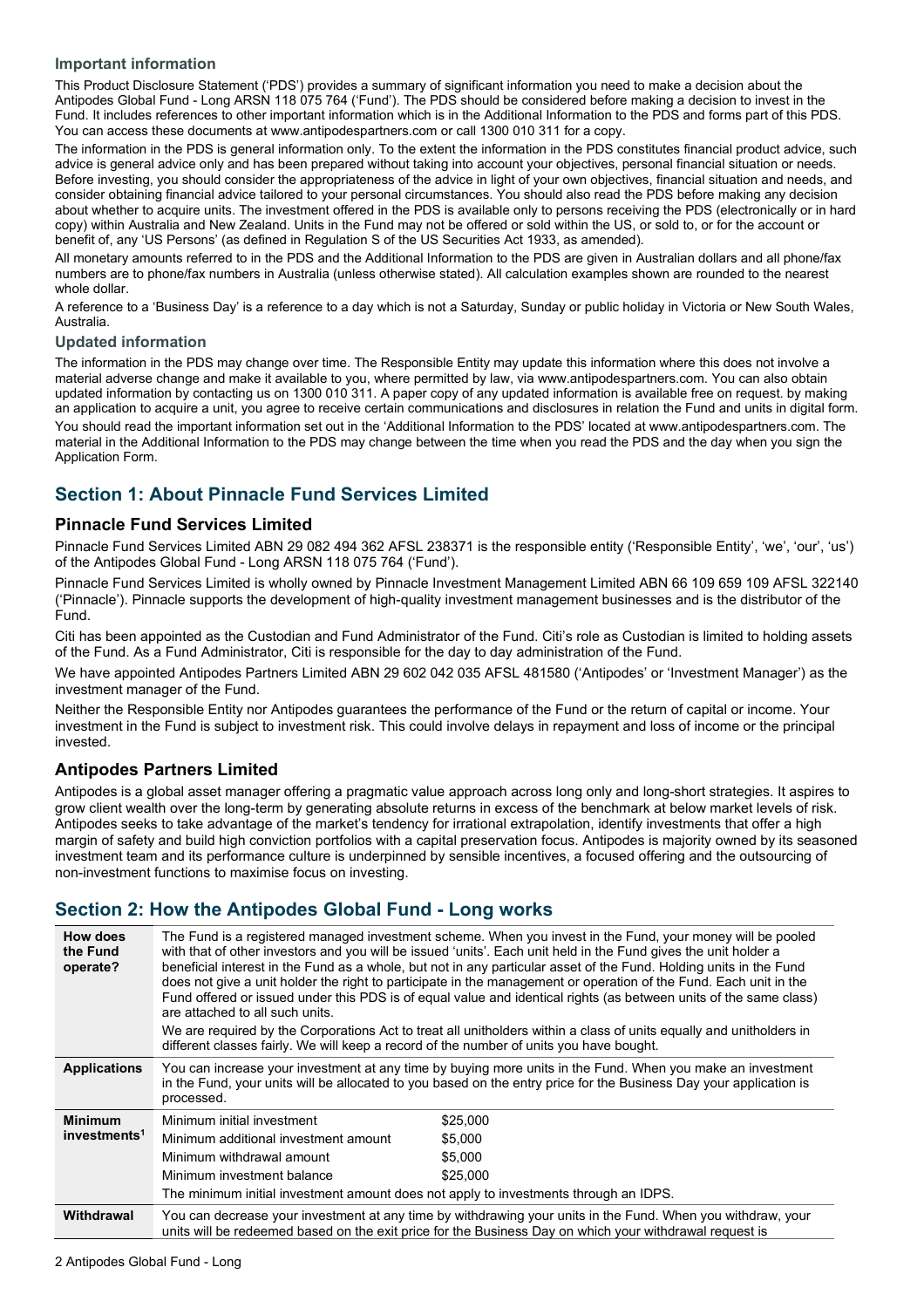|                               | processed. Direct withdrawal requests can be made daily, and must be received by the Fund Administrator,<br>Citigroup Pty Limited ('Citi'), prior to 12pm (Sydney time) on a Business Day. Withdrawal requests received after<br>that time, or on a non-Business Day, will be treated as being received on the next Business Day. Electronic<br>transfer of the redemption proceeds can take up to 7 Business Days, however it will often be completed in a<br>shorter period of time.<br>There is a minimum withdrawal amount of \$5,000. If your withdrawal request would result in your investment<br>balance being less than \$25,000, we may treat your withdrawal request as being for your entire investment. We<br>will provide investors with advance notice of any compulsory redemption. The minimum balance does not apply to                                                                                                                                                                                                                         |
|-------------------------------|-------------------------------------------------------------------------------------------------------------------------------------------------------------------------------------------------------------------------------------------------------------------------------------------------------------------------------------------------------------------------------------------------------------------------------------------------------------------------------------------------------------------------------------------------------------------------------------------------------------------------------------------------------------------------------------------------------------------------------------------------------------------------------------------------------------------------------------------------------------------------------------------------------------------------------------------------------------------------------------------------------------------------------------------------------------------|
|                               | investments through an IDPS.                                                                                                                                                                                                                                                                                                                                                                                                                                                                                                                                                                                                                                                                                                                                                                                                                                                                                                                                                                                                                                      |
| <b>Access to</b><br>funds     | Extreme market conditions can cause difficulties or delays to the Fund being able to sell its assets or requiring it<br>to freeze withdrawals. These circumstances could result in it taking a period of time before you are able to<br>withdraw your investment, or for it taking longer than usual for you to receive your withdrawal proceeds. We will<br>not satisfy a withdrawal request if the Fund becomes illiquid (as defined under the Corporations Act 2001<br>('Corporations Act')). In certain circumstances we may suspend withdrawals.                                                                                                                                                                                                                                                                                                                                                                                                                                                                                                             |
| <b>Unit price</b>             | A unit price is calculated for every Business Day which is equal to the value of the Fund's net assets attributable<br>to the units divided by the number of units. Generally, the unit price changes daily as the market value of the<br>Fund's assets rises or falls.                                                                                                                                                                                                                                                                                                                                                                                                                                                                                                                                                                                                                                                                                                                                                                                           |
|                               | The entry price is calculated by taking the net asset value of the Fund apportioned to the Class P units and<br>adding to it an amount which reflects the estimated cost of acquiring the Fund's assets (subject to the<br>Responsible Entity's discretion to reduce or waive such costs) and dividing the net figure by the number of Class<br>P units on issue in the Fund.                                                                                                                                                                                                                                                                                                                                                                                                                                                                                                                                                                                                                                                                                     |
|                               | The exit price of the Fund is calculated by taking the net asset value of the Fund apportioned to the Class P units<br>and subtracting from it an amount which reflects the estimated cost of selling the Fund's assets (subject to the<br>Responsible Entity's discretion to reduce or waive such costs) and dividing the net figure by the number of Class<br>P units on issue in the Fund.                                                                                                                                                                                                                                                                                                                                                                                                                                                                                                                                                                                                                                                                     |
|                               | Current unit prices for the Fund are available on www.antipodespartners.com or by contacting us on 1300 010<br>311 or invest@antipodespartners.com.                                                                                                                                                                                                                                                                                                                                                                                                                                                                                                                                                                                                                                                                                                                                                                                                                                                                                                               |
| <b>NAV</b>                    | The Net Asset Value or 'NAV' of the Fund apportioned to the Class P units is calculated by deducting the value of<br>the fees, charges, expenses and other liabilities from the value of the gross assets attributable to the Class P<br>units in the Fund.                                                                                                                                                                                                                                                                                                                                                                                                                                                                                                                                                                                                                                                                                                                                                                                                       |
|                               | Current NAV per unit of the Fund is available on www.antipodespartners.com or by contacting us on 1300 010<br>311 or invest@antipodespartners.com.                                                                                                                                                                                                                                                                                                                                                                                                                                                                                                                                                                                                                                                                                                                                                                                                                                                                                                                |
| <b>Unit pricing</b><br>policy | The Responsible Entity complies with ASIC Class Order 13/655 as it relates to unit pricing requirements and has<br>adopted a compliant policy for unit pricing discretions it uses in relation to the Fund ('Unit Pricing Policy').<br>Additional documents may be prepared for this purpose from time to time.                                                                                                                                                                                                                                                                                                                                                                                                                                                                                                                                                                                                                                                                                                                                                   |
| <b>Distributions</b>          | Distributions are payable annually as at 30 June subject to the Fund having sufficient distributable income. The<br>net distributable income of the Fund is allocated to unitholders on a per-unit basis according to the number of<br>units held in the Fund at the end of the distribution period. Distributable income is calculated annually and is<br>generally sent to unitholders within one month of the last day of the distribution period.<br>A distribution reduces the Fund's net asset value and is therefore reflected in the Fund's unit price.                                                                                                                                                                                                                                                                                                                                                                                                                                                                                                   |
|                               | The Fund's distributable income                                                                                                                                                                                                                                                                                                                                                                                                                                                                                                                                                                                                                                                                                                                                                                                                                                                                                                                                                                                                                                   |
|                               | apportioned to units<br>Your distribution =<br>x The number of units you hold                                                                                                                                                                                                                                                                                                                                                                                                                                                                                                                                                                                                                                                                                                                                                                                                                                                                                                                                                                                     |
|                               | Total number of units on issue<br>Distributions will be reinvested for additional units in the Fund unless otherwise instructed.                                                                                                                                                                                                                                                                                                                                                                                                                                                                                                                                                                                                                                                                                                                                                                                                                                                                                                                                  |
| <b>Indirect</b>               | Investors and prospective investors may also access the Fund indirectly. This PDS has been authorised for                                                                                                                                                                                                                                                                                                                                                                                                                                                                                                                                                                                                                                                                                                                                                                                                                                                                                                                                                         |
| investors                     | use by operators through an Investor Directed Portfolio Service ('IDPS') or master trust. An IDPS is an<br>investment and reporting service offered by an operator. People who invest through an IDPS, master trust<br>or wrap account are indirect investors. Such indirect investors do not acquire the rights of a unit holder of<br>the Fund. Rather, it is the operator or custodian of the IDPS or master trust that acquires those rights.<br>Therefore, indirect investors do not receive income distributions or reports directly from us, do not have the<br>right to attend meetings of unit holders and do not have cooling off rights. Different investment balance and<br>withdrawal minimums may also apply. Indirect investors should not complete the Fund's application form.<br>The rights of indirect investors are set out in the disclosure document for the IDPS or master trust. If you<br>are investing through an IDPS or a master trust, enquiries should be made directly to the IDPS operator or<br>the trustee of the master trust. |
| mFund<br>investors            | The Fund has been admitted to the mFund Settlement Services ('mFund'), the managed fund settlement service<br>operated by the ASX. mFund allows you to settle or pay the application price and be paid the redemption price,<br>based on the net asset value of the Fund. Your unitholding will be CHESS sponsored by your broker and<br>identified through your individual Holder Identification Number (HIN). mFund investors may apply for or redeem<br>units in the Fund via their broker. See www.mfund.com.au for additional information.                                                                                                                                                                                                                                                                                                                                                                                                                                                                                                                   |
| 1.                            | Or less at the discretion of the Responsible Entity. Minimum investments do not apply to IDPS investments; see your IDPS provider.                                                                                                                                                                                                                                                                                                                                                                                                                                                                                                                                                                                                                                                                                                                                                                                                                                                                                                                                |
|                               |                                                                                                                                                                                                                                                                                                                                                                                                                                                                                                                                                                                                                                                                                                                                                                                                                                                                                                                                                                                                                                                                   |

You should read the important information about 'How the Fund works' before making a decision. Go to 'Additional Information to the PDS' located at www.antipodespartners.com. The material relating to 'How the Fund Works' may change between the time when you read this PDS and the day when you sign the Application Form.

# <span id="page-2-0"></span>**Section 3: Benefits of investing in the Fund**

The Fund typically invests in a select number of attractively valued companies listed on global share markets (usually a minimum of 30 holdings). The Fund may also use exchange traded derivatives to achieve long equity exposure. In the absence of finding individual securities that meet Antipodes' investment criteria, cash may be held. The Fund aims to provide income and some capital growth over the long-term.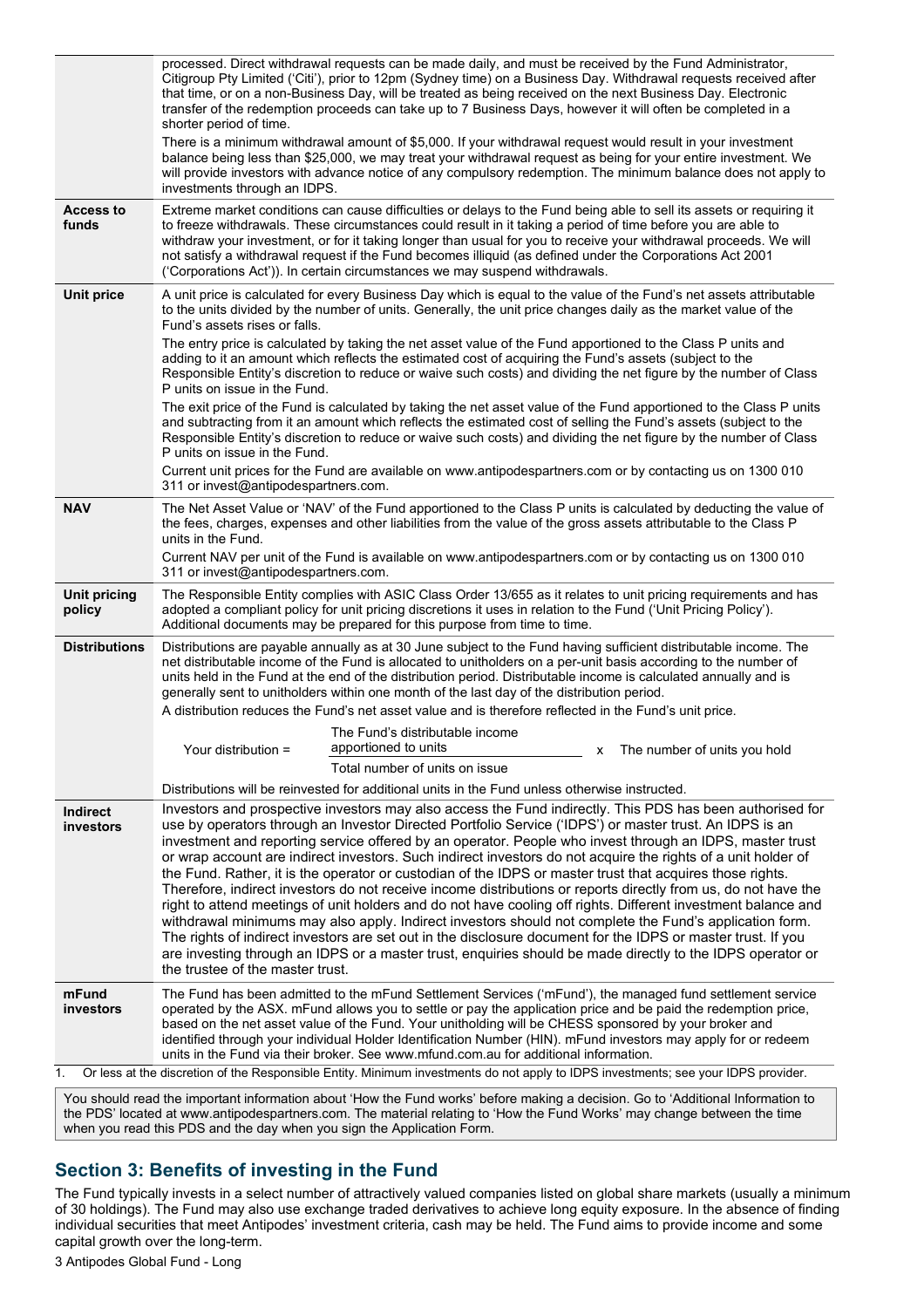## **Significant features and benefits**

**Access to investment opportunities** | A pooled investment allows access to a diverse range of global companies that would not normally be accessible to individual retail investors.

**Professional management** | Antipodes' well-resourced and experienced team manages the Fund using a disciplined investment approach aimed at delivering attractive long-term returns.

**Alignment of interests** | Antipodes is majority owned by its investment team with a performance culture underpinned by sensible incentives, a concentrated strategy offering and the outsourcing of non-investment functions to maximise long-term alignment with investors in the Fund.

**Robust investment process** | Application of Antipodes' comprehensive and integrated investment approach and process.

# <span id="page-3-0"></span>**Section 4: Risks of managed investment schemes**

**All investments carry risk**. All managed investment schemes carry different types of risk which can have varying impacts on returns. Due to uncertainty in all investments, there can be no assurance that the Fund will achieve its investment objectives. The value of your units at any point in time may be worth less than your original investment even after taking into account the reinvestment of Fund distributions. Future returns may differ from past returns. Returns are not guaranteed, and you may lose some or all of your money. You need to consider the level of risk that you are comfortable with, taking into account factors such as your objectives, financial situation and needs.

Risks can be managed but cannot be completely eliminated. It is important to understand that:

- the value of your investment may go up and down;
- investment returns may vary, and future returns may be different from past returns;
- returns are not guaranteed and there is always the chance that you may lose money on any investment you make; and
- laws affecting your investment may change over time, which may impact the value and returns of your investment.

The significant risks for the Fund are:

**Counterparty risk** - There is a risk with external counterparty and service provider arrangements that the party to a contract defaults on, or fails to perform, its contractual obligations.

**Currency risk** - Investing in assets denominated in or primarily exposed to a currency other than the Fund's base currency may cause losses resulting from exchange rate fluctuations.

**Derivative risk** - The Fund may invest in derivatives as part of its investment strategy. A derivative is an instrument whose value is linked to the value of an underlying asset and can be a highly volatile investment instrument.

**Emerging market risk** - The securities of issuers located or doing substantial business in emerging market countries tend to be more volatile and less liquid than the securities of issuers located in countries with more mature economies, potentially making prompt liquidation at an attractive price difficult.

**Equity security risk** - The Fund primarily invests in equity securities issued by listed companies. The share price of a security can rise and fall as a consequence of many factors including, but not limited to, economic conditions, adverse investor sentiment, management performance, financial leverage, or factors that affect the company's industry.

**Foreign investment risk** - The Fund may invest in a range of international securities or foreign investment vehicles, and in companies that have exposure to a range of international economies and regulatory environments, which may impact the Fund's international investments.

**Income risk** - The Fund may make payments (regular or irregular) as distributions, depending on the income the Fund receives from underlying assets, which may fluctuate significantly in their market value.

**Investment strategy risk** - The success of the Fund depends upon the investment manager's ability to develop and implement investment processes and identify investment opportunities that achieve the investment objectives of the Fund.

**Investment structure risk** - There are risks associated with investing in the Fund, such as risks of the Fund's termination, changes to investment strategy or structure, changes to fees or expenses, or changes to the Fund's operating rules (such as payments or reinvestments of distributions, or additional investments).

**Liquidity risk** - Whilst the Fund is primarily exposed to traded assets traded on any Australian and International exchanges, and which are generally considered liquid, under extreme market conditions there is a risk that investments cannot be readily converted into cash or at an appropriate price.

**Market risk** - The Fund has exposure to different markets, such as fixed income, equity, or derivative markets, and is not expected to behave like a cash investment. The Fund may be materially affected by market, economic and political conditions globally.

**Regulatory risk** - The value of some investments may be adversely affected by changes in government policies, regulations and laws, including tax laws and laws affecting registered managed investment schemes.

**Unlisted security risk** - Unlisted securities can be less liquid or less transparent than listed securities.

**Withdrawal risk** - If we determine that this is in the best interests of all unit holders, we may suspend or delay withdrawals and these payments make take longer than the typical timeframe.

You should read the important information about 'Risks of Managed Investment Schemes' before making a decision. Go to 'Additional Information to the PDS' located at www.antipodespartners.com. The material relating to 'Risks of Managed Investment Schemes' may change between the time when you read this PDS and the day when you sign the Application Form.

# <span id="page-3-1"></span>**Section 5: How we invest your money**

**WARNING**: When it comes to choosing to invest in the Fund, you should consider the likely investment return, the risks and your investment timeframe.

**Investment objective1** The Fund aims to outperform the Benchmark over the investment cycle (typically 3-5 years).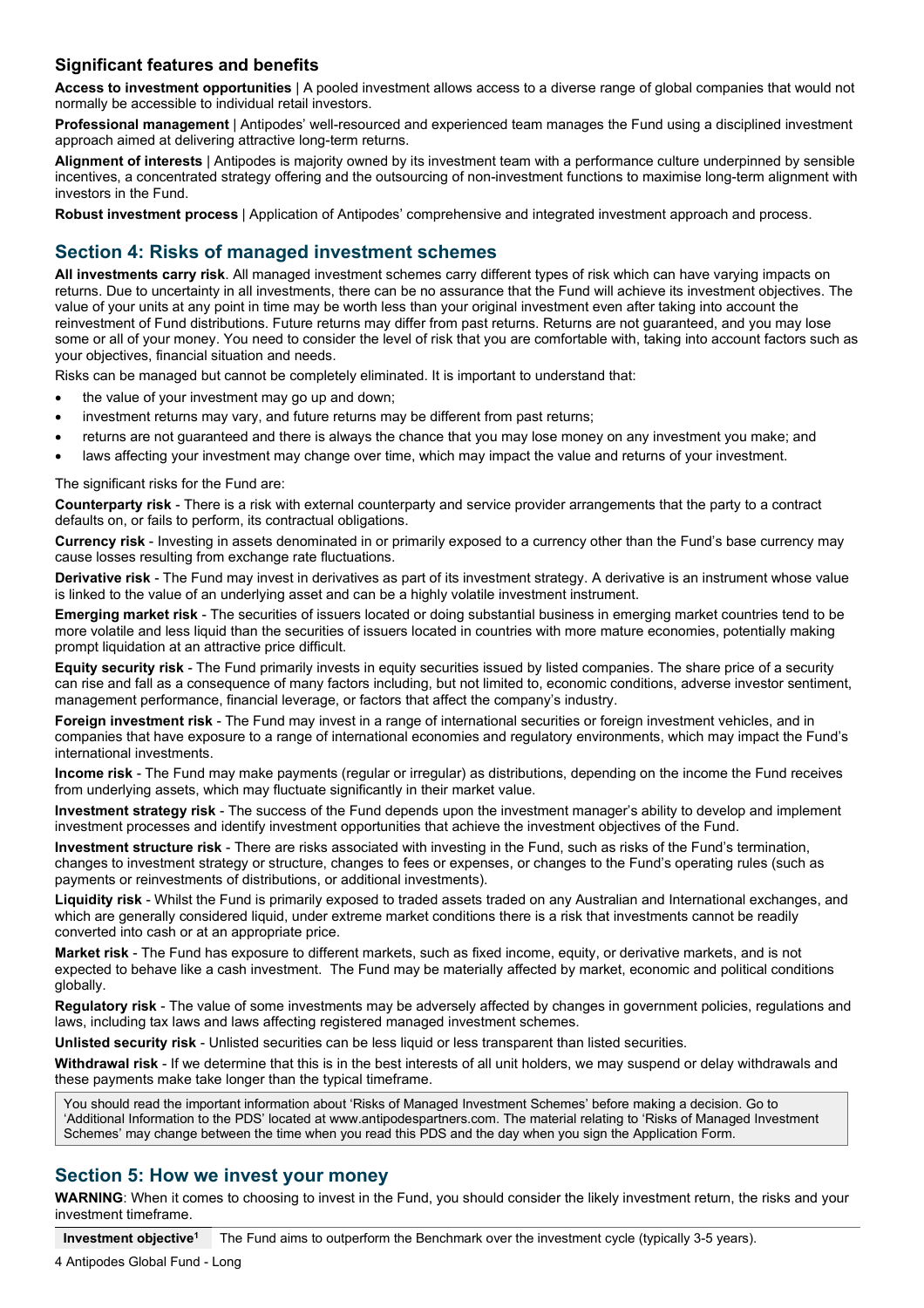| <b>Benchmark</b>                                                             | MSCI All Country World Net Index in AUD                                                                                                                                                                                                                                                                                                                                                                                                                                                      |                                                                                                                                                                                                                                                                                                                              |
|------------------------------------------------------------------------------|----------------------------------------------------------------------------------------------------------------------------------------------------------------------------------------------------------------------------------------------------------------------------------------------------------------------------------------------------------------------------------------------------------------------------------------------------------------------------------------------|------------------------------------------------------------------------------------------------------------------------------------------------------------------------------------------------------------------------------------------------------------------------------------------------------------------------------|
| <b>Suggested Minimum</b><br><b>Investment Period</b>                         | 5 years                                                                                                                                                                                                                                                                                                                                                                                                                                                                                      |                                                                                                                                                                                                                                                                                                                              |
| <b>Risk Profile</b>                                                          | High. The Fund is willing to take high risk in search of greater returns, and investors are comfortable with<br>volatility and with the high risk of negative returns, with the potential to produce higher returns over the long<br>term. Investors aim to invest over a longer period.                                                                                                                                                                                                     |                                                                                                                                                                                                                                                                                                                              |
| <b>Portfolio allocation</b>                                                  | <b>Asset Class</b><br>Global equities $3$<br>Cash                                                                                                                                                                                                                                                                                                                                                                                                                                            | <b>Investment Range<sup>2</sup></b><br>75% - 100%<br>$0\% - 25\%$                                                                                                                                                                                                                                                            |
| <b>Investment guidelines</b>                                                 |                                                                                                                                                                                                                                                                                                                                                                                                                                                                                              | The Fund has a maximum single stock limit of 7.0% of the Fund's NAV.                                                                                                                                                                                                                                                         |
|                                                                              | 80%.                                                                                                                                                                                                                                                                                                                                                                                                                                                                                         | The top 10 positions will typically account for 25% to 35% of the portfolio and the top 30 positions 60% to                                                                                                                                                                                                                  |
|                                                                              | commodities.                                                                                                                                                                                                                                                                                                                                                                                                                                                                                 | The Fund is also permitted to also hold fixed income and debt securities, bullion, and other physical                                                                                                                                                                                                                        |
| <b>Currency exposure</b>                                                     | exposure of the Fund.                                                                                                                                                                                                                                                                                                                                                                                                                                                                        | Currency exposure will generally be unhedged and reflect the currency of the underlying securities.<br>However, where the Investment Manager believes there is a strong likelihood of a decline in an underlying<br>currency, currency derivatives, both over-the-counter and exchange traded, may be used to hedge currency |
| Labour standards or<br>environmental, social<br>or ethical<br>considerations | Antipodes applies environmental, social (including labour standards) and corporate governance ('ESG')<br>considerations when selecting, retaining or realising investments in the Fund. Antipodes retains the services<br>of external expert research providers to undertake some of the responsible investment research which is<br>combined with quantitative ESG benchmarking and a common sense, case by case qualitative approach to<br>assessing individual corporate ESG performance. |                                                                                                                                                                                                                                                                                                                              |
| <b>Change to Fund detail</b>                                                 |                                                                                                                                                                                                                                                                                                                                                                                                                                                                                              | We have the right to change the Fund's asset classes, asset allocation ranges and investment return<br>objectives without prior notice. We will inform investors of any material change to the Fund's details via<br>www.antipodespartners.com or as otherwise required by law.                                              |
| 1.                                                                           |                                                                                                                                                                                                                                                                                                                                                                                                                                                                                              | The investment objective is expressed after the deduction of management fees, expense recoveries and taxation, i.e. the investment                                                                                                                                                                                           |

objective is measured relative to the Fund's benchmark, after fees and costs and taxes are deducted from the Fund's performance. Refer to Sections 6 and 7 for further information on fees and other costs and taxation. The investment objective is not intended to be a forecast, it is only an indication of what the investment strategy aims to achieve over the medium to long term, assuming financial markets remain relatively stable during that time. The Fund may not achieve its investment objective and returns are not guaranteed.

2. The above ranges are indicative only. The Fund will be rebalanced within a reasonable period of time should the exposure move outside of the above ranges.

3. The Fund may also use derivatives to manage equity and currency exposures.

You should read the important information about 'How we invest your money' and 'How we keep you informed' before making a decision. Go to 'Additional Information to the PDS' located at www.antipodespartners.com. The material relating to 'How We Invest Your Money' may change between the time when you read this PDS and the day when you sign the Application Form.

# <span id="page-4-0"></span>**Section 6: Fees and other costs**

#### **DID YOU KNOW?**

Small differences in both investment performance and fees and costs can have a substantial impact on your long-term returns. For example, total annual fees and costs of 2% of your fund balance rather than 1% could reduce your final return by up to 20% over a 30-year period (for example, reduce it from \$100,000 to \$80,000). You should consider whether features such as superior investment performance or the provision of better member services justify higher fees and costs. You may be able to negotiate to pay lower fees. Ask the Fund (being the Responsible Entity) or your financial adviser.

#### **TO FIND OUT MORE**

If you would like to find out more or see the impact of the fees based on your own circumstances, the Australian Securities and Investments Commission ('ASIC') Moneysmart website (www.moneysmart.gov.au) has a managed funds fee calculator to help you check out different fee options.

The information in the following Fees and Costs Summary can be used to compare between different simple managed investment schemes. These fees and costs may be deducted from your account, from the returns on your investment or from the Fund assets as a whole. Taxes are set out in [Section 7](#page-6-0) of this PDS. You should read all information about fees and costs because it is important to understand their impact on your investment.

**WARNING:** Additional fees and costs may be paid to a financial adviser if a financial adviser is consulted. The details of these fees and costs should be set out in the Statement of Advice by your adviser.

| ∣ FEES AND COSTS SUMMARY: ANTIPODES GLOBAL FUND – LONG (CLASS P) |                                                           |                                                                                                                                                                    |
|------------------------------------------------------------------|-----------------------------------------------------------|--------------------------------------------------------------------------------------------------------------------------------------------------------------------|
| Type of fee or cost                                              | <b>Amount</b>                                             | How and when paid                                                                                                                                                  |
| <b>Ongoing Annual Fees and Costs</b> <sup>1,3</sup>              |                                                           |                                                                                                                                                                    |
| <b>Management fees and costs</b>                                 |                                                           |                                                                                                                                                                    |
| The fees and costs for managing your<br>investment.              | Management fee of 1.20%<br>p.a. of the NAV of the<br>Fund | The management fee is calculated on the net asset value of<br>the Fund. It is reflected in the daily unit price and payable<br>quarterly in arrears from the Fund. |
|                                                                  |                                                           | Extraordinary expenses are paid from Fund assets as and<br>when incurred. <sup>5</sup>                                                                             |

**Performance fees**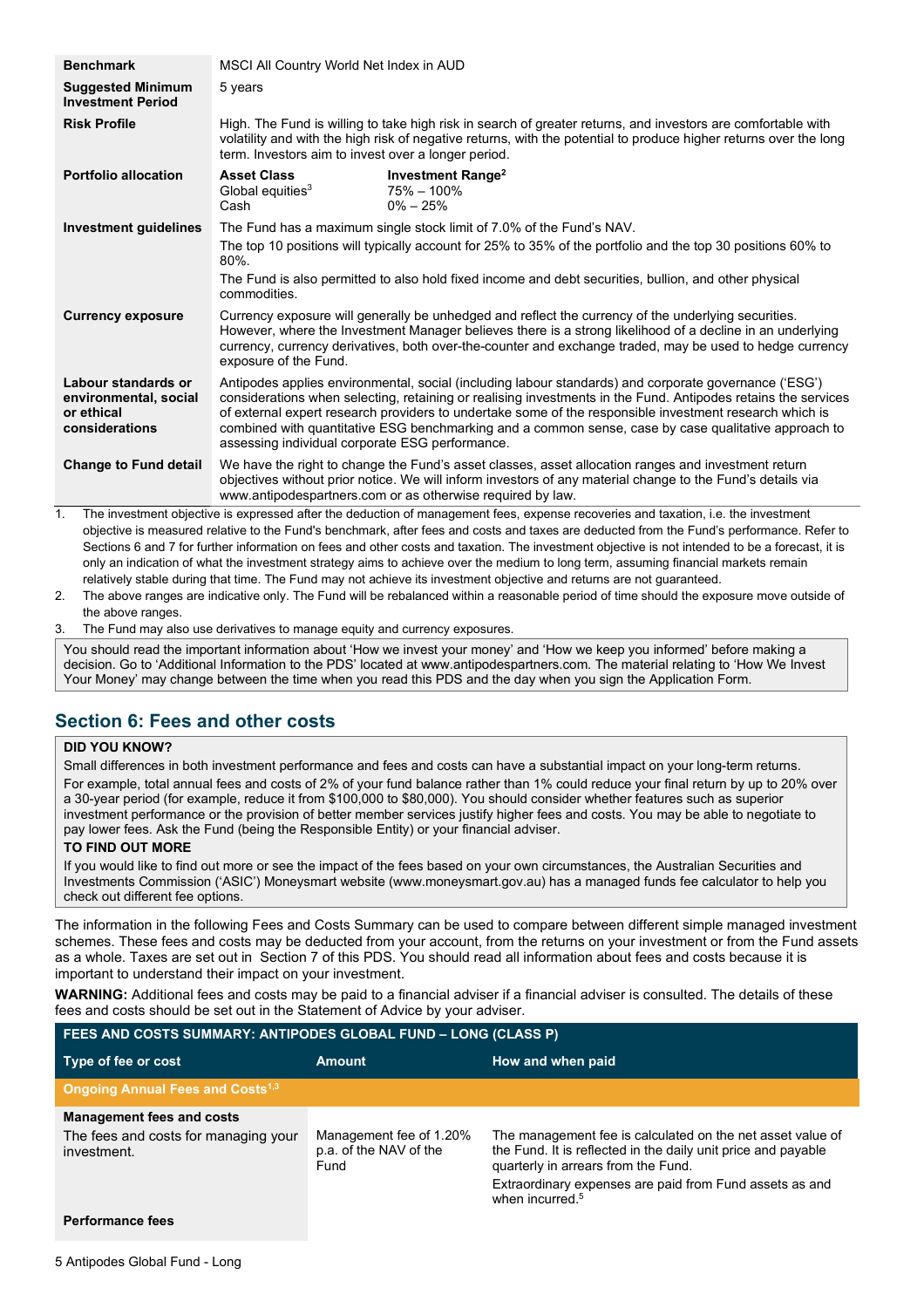| FEES AND COSTS SUMMARY: ANTIPODES GLOBAL FUND - LONG (CLASS P)                                          |                                                                                            |                                                                                                                                                                                                                                                                                                                                                                                        |
|---------------------------------------------------------------------------------------------------------|--------------------------------------------------------------------------------------------|----------------------------------------------------------------------------------------------------------------------------------------------------------------------------------------------------------------------------------------------------------------------------------------------------------------------------------------------------------------------------------------|
| Amounts deducted from your<br>investment in relation to the<br>performance of the product.              | 1.25% p.a. of the NAV of<br>the Fund                                                       | If applicable, a performance fee of 15% of the Fund's<br>outperformance (net of management fees) relative to its<br>Benchmark return <sup>4</sup> , multiplied by the NAV of the Fund.<br>The performance fee is calculated and accrued each<br>Business Day and is reflected in the daily unit price. The<br>performance fee is payable half-yearly as at 31 December<br>and 30 June. |
| <b>Transaction costs</b>                                                                                |                                                                                            |                                                                                                                                                                                                                                                                                                                                                                                        |
| The costs incurred by the scheme when<br>buying or selling assets.                                      | Transaction costs are<br>estimated to amount to<br>$0.13\%$ p.a. of the NAV of<br>the Fund | Transaction costs associated with dealing with the Fund's<br>assets may be recovered from the Fund. As some<br>transaction costs will be paid for by investors who are<br>charged the buy/sell spread when they enter or exit the<br>Fund, the transaction costs are shown net of the buy/sell<br>spread.                                                                              |
|                                                                                                         |                                                                                            | Member activity related fees and costs (fees for services or when your money moves in or out of the Fund)                                                                                                                                                                                                                                                                              |
| <b>Establishment fee</b>                                                                                |                                                                                            |                                                                                                                                                                                                                                                                                                                                                                                        |
| The fee to open your investment                                                                         | Nil                                                                                        | Not applicable                                                                                                                                                                                                                                                                                                                                                                         |
| <b>Contribution fee</b>                                                                                 |                                                                                            |                                                                                                                                                                                                                                                                                                                                                                                        |
| The fee on each amount contributed to<br>your investment                                                | Nil                                                                                        | Not applicable                                                                                                                                                                                                                                                                                                                                                                         |
| Buy/sell spread <sup>2</sup>                                                                            |                                                                                            |                                                                                                                                                                                                                                                                                                                                                                                        |
| An amount deducted from your<br>investment representing costs incurred<br>in transactions by the scheme | 0.30% upon entry and<br>0.30% upon exit                                                    | The buy/sell spread is applied to each application and<br>withdrawal from the Fund and operates to increase the<br>relevant unit price for each new investment and to decrease<br>the unit price for each withdrawal to cover costs of dealing<br>with the Fund's assets.                                                                                                              |
| <b>Withdrawal fee</b>                                                                                   |                                                                                            |                                                                                                                                                                                                                                                                                                                                                                                        |
| The fee on each amount you takeout of<br>your investment                                                | Nil                                                                                        | Not applicable                                                                                                                                                                                                                                                                                                                                                                         |
| Exit fee                                                                                                |                                                                                            |                                                                                                                                                                                                                                                                                                                                                                                        |
| The fee to close your investment                                                                        | Nil                                                                                        | Not applicable                                                                                                                                                                                                                                                                                                                                                                         |
| <b>Switching fee</b>                                                                                    |                                                                                            |                                                                                                                                                                                                                                                                                                                                                                                        |
| The fee for changing investment options                                                                 | Nil                                                                                        | Not applicable                                                                                                                                                                                                                                                                                                                                                                         |
| Fees are inclusive of GST and net of any applicable Reduced Input Tax Credits ('RITC').<br>っ            |                                                                                            | When money moves in or out of the Fund you may incur a buy/sell spread which is included in the unit price of the Fund Refer to 'Ruy/S                                                                                                                                                                                                                                                 |

- 2. When money moves in or out of the Fund, you may incur a buy/sell spread which is included in the unit price of the Fund. Refer to 'Buy/Sell spread' in 'Additional Information to the PDS' for more information.
- 3. The amount of this fee can be negotiated for certain investors such as wholesale clients (as defined in the Corporations Act), depending on factors such as the amount invested.
- 4. The Fund's benchmark is the MSCI All Country World Net Index in AUD. Refer to 'Performance fees' in 'Additional Information to the PDS' for more information.5. Refer to 'Extraordinary Expenses' below for more information.

## **Example of annual fees and costs for the Fund**

This table gives an example of how the fees and costs for the Fund can affect your investment over a one (1) year period. You should use this table to compare this product with other managed investment products.

| <b>Example of fee or cost</b>            | <b>Amount</b>                                                                                                                                                                            | Balance of \$50,000 with a contribution of \$5,000 during the<br>year                                                    |
|------------------------------------------|------------------------------------------------------------------------------------------------------------------------------------------------------------------------------------------|--------------------------------------------------------------------------------------------------------------------------|
| Contribution fees                        | Nil                                                                                                                                                                                      | For every additional \$5,000 you put in, you will be charged \$0.                                                        |
| <b>PLUS</b> Management fees<br>and costs | 1.20% p.a.                                                                                                                                                                               | And for every \$50,000 you have in the Fund you will be charged<br>or have deducted from your investment \$600 each year |
| <b>PLUS</b> Performance fees             | $0.25%$ p.a.                                                                                                                                                                             | And, you will be charged or have deducted from your investment<br>\$125 in performance fees each year                    |
| <b>PLUS</b> Transaction costs            | $0.13%$ p.a.                                                                                                                                                                             | And, you will be charged or have deducted from your investment<br>\$65 in transaction costs.                             |
| <b>Equals Cost of Fund</b>               | If you had an investment of \$50,000 at the beginning of the year and you put in an additional \$5,000 <sup>2</sup><br>during the year, you will be charged a fee of \$790. <sup>1</sup> |                                                                                                                          |
|                                          |                                                                                                                                                                                          | What it costs you will depend on the investment option you choose and the fees you negotiate.                            |

1. The example includes a performance fee estimate of 0.25% p.a., which is the five-year average of the performance fees charged by the Fund. This is the Responsible Entity's reasonable estimate of the annual performance fee.. However, the actual performance fee payable (if any) will depend on the performance of the Fund and the performance fee estimate provided may not be a reliable indicator of future performance fees of the Fund.

2. The example assumes management costs are calculated on a balance of \$50,000 with the \$5,000 contribution occurring at the end of the first year. Therefore, management costs are calculated using the \$50,000 balance only. Additional fees may apply, including a buy/sell spread.

Please note that this is just an example. In practice, your investment balance will vary, as will related management costs. Fee rebates may be individually negotiated with wholesale clients (as defined in the Corporations Act). Go to 'Additional Information to the PDS' located at www.antipodespartners.com for further information about negotiable fees.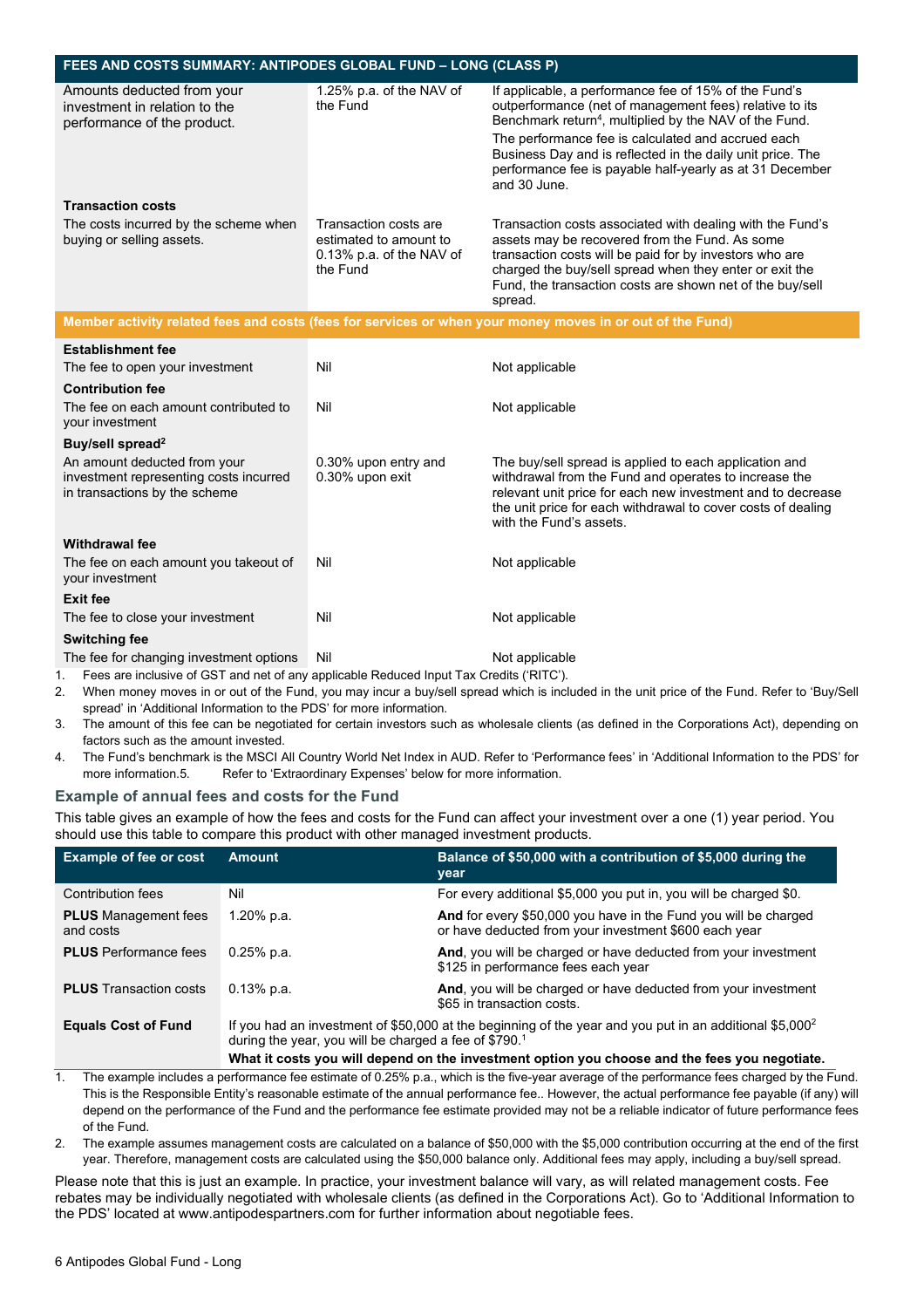We have the right to increase the fees or to charge fees not currently levied up to the maximum limits set out in the Fund constitution without your consent. If we choose to exercise this right, we will provide you with 30 days prior written notice.

You should read the important information about 'Fees and other costs' before making a decision. Go to 'Additional Information to the PDS' located at www.antipodespartners.com. The material relating to 'Fees and Costs' may change between the time when you read this PDS and the day when you sign the Application Form.

## <span id="page-6-0"></span>**Section 7: How managed investments schemes are taxed**

**WARNING:** Investing in a registered managed investment scheme may have tax consequences. You are strongly advised to seek professional tax advice.

The taxation implications of investing in the Fund can be complex and depend on a number of factors, including whether you are a resident or non-resident of Australia for taxation purposes and whether you hold the units on capital account or revenue account.

The Fund is an Australian resident for tax purposes and does not generally pay tax on behalf of its investors. Investors are generally subject to tax on their share of taxable income and capital gains attributed to them by the Fund each year.

You should read the important information about 'Taxation' before making a decision. Go to 'Additional Information to the PDS' located at www.antipodespartners.com. The material relating to 'Taxation' may change between the time when you read this PDS and the day when you sign the Application Form.

# <span id="page-6-1"></span>**Section 8: How to apply**

#### **Direct investors**

To apply for units in the Fund directly, please read this PDS together with the Additional Information to the PDS located at www.antipodespartners.com then complete the Application Form.

Direct applications received, verified and accepted by the Citi prior to 12pm (Sydney time) on a Business Day will generally be processed using the unit price for that day. For applications accepted after 12pm (Sydney time) or on a non-Business Day, generally the next Business Day's unit price will apply.

We reserve the right not to accept (wholly or in part) any application for any reason or without reason. No interest is received on application monies, including monies for additional investments, and no interest will be paid to you if for any reason your application can not be accepted.

#### **Indirect investors**

If you are investing through an IDPS or a master trust, enquiries relating to your account should be made directly to the IDPS operator or the trustee of the master trust.

#### **mFund investors**

You may apply for units in the Fund via your broker through mFund.

#### **Cooling-off**

If you are a retail client (as defined in the Corporations Act) investing directly in the Fund, you have a 14-day cooling-off period. If you exercise your cooling-off rights, we will return your money to you and no fees will apply. However, the amount you receive will reflect any movement (either up or down) in the unit price of the Fund which means that there may be tax implications for you. The 14-day cooling-off period commences on the earlier of the end of the fifth Business Day after we issue the units to you or from the date you receive confirmation of your application.

A cooling-off period does not apply to:

- wholesale clients (as defined in the Corporations Act);
- to the operator of an IDPS or trustee of a master trust. Indirect investors do not have cooling off rights in respect of any units held in the Fund. Speak with the IDPS operator or trustee of a master trust to determine whether any cooling rights area available to you through the service; or
- where units have been issued as a result of an additional investment, switch or distribution reinvestment plan.

#### **Complaints**

The Responsible Entity has in place a procedure for handling all complaints. All complaints should be made by contacting us:

**Complaints Resolution Officer** Pinnacle Fund Services Limited PO Box R1313 Royal Exchange NSW 1225 Email: complaints@pinnacleinvestment.com Telephone: 1300 010 311

All complaints received will be acknowledged in writing within 1 Business Day or as soon as practicable after receiving the complaint. The Responsible Entity will act in good faith to ensure your complaint is investigated and resolved. If your issue has not been satisfactorily resolved within 30 calendar days, you can lodge a complaint with the Australian Financial Complaints Authority ('AFCA'). AFCA provides fair and independent financial services complaint resolution that is free to consumers. You can contact AFCA at:

Website: www.afca.org.au Telephone: 1800 931 678 (free call) Email: info@afca.org.au In writing to: Australian Financial Services Complaints Authority, GPO Box 3, Melbourne VIC 3001 The dispute resolution process described in this PDS is only available in Australia.